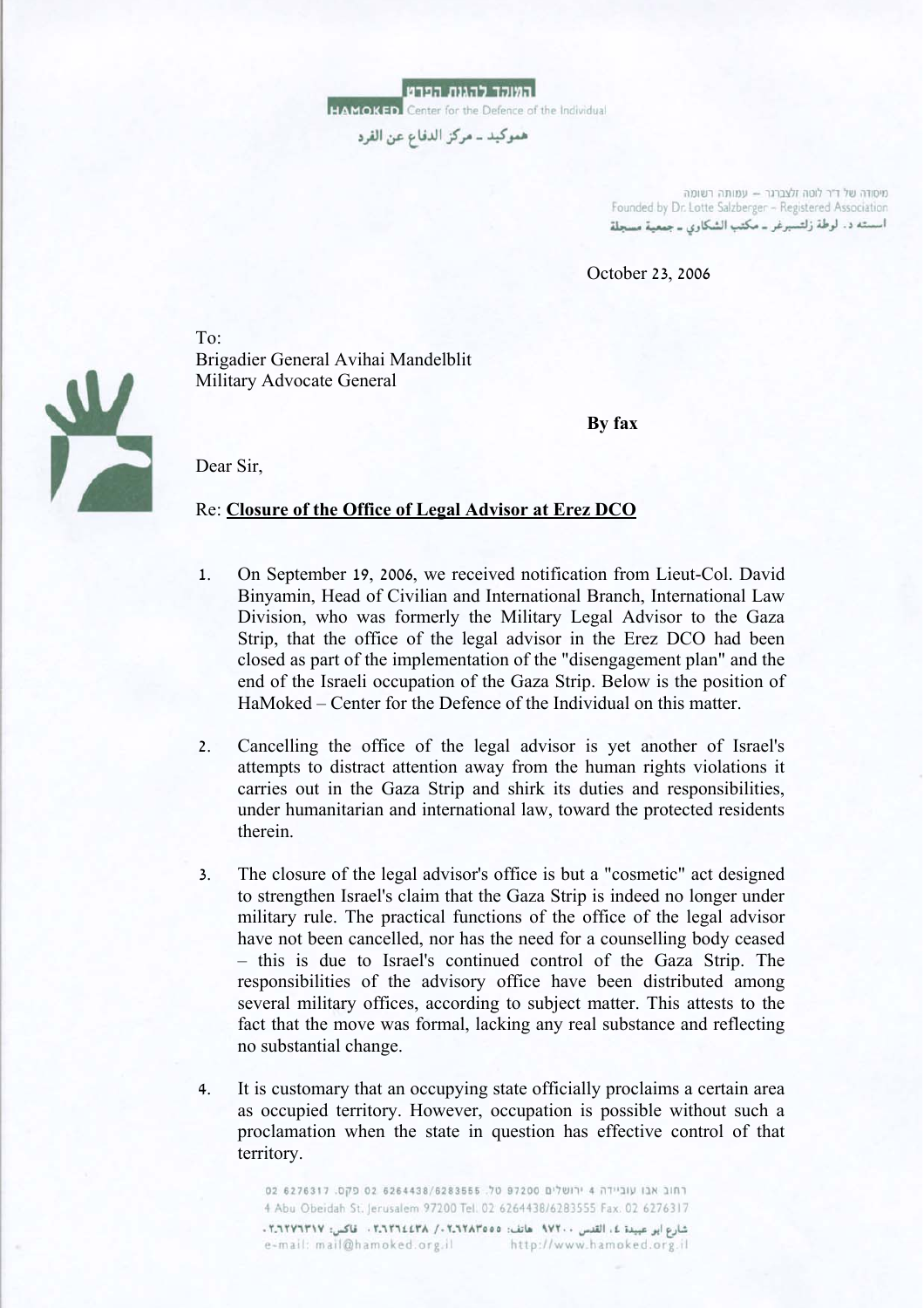5. Over one year ago Israel removed all its settlements and military facilities from the Gaza Strip. The question remains whether the removal of the settlements and the lack of constant Israeli physical presence in the Gaza Strip signify the end of Israeli occupation in the Gaza Strip or retreat and redeployment only?

# **When is a Territory Considered under Occupation according to International Conventions?**

- 6. The conditions for the existence of occupation are laid out in article 42 of the Hague Convention,<sup>1</sup> according to which a "[t]erritory is considered occupied when it is actually placed under the authority of the hostile army. The occupation extends only to the territory where such authority has been established and can be exercised." This convention now forms part of customary international law as well as part of the statute of the International Court of Justice.<sup>2</sup>
- 7. In view of the above, the convention has been applied to all states, including those which did not exist at the time of signing. It applies to Israel also. Israel's Supreme Court has also acknowledged the applicability of this convention to Israel in a series of judgments.
- 8. Following World War II and in light of the importance of and necessity for accuracy in defining occupation, article 2 of the Fourth Geneva Convention was reframed and extended. According to this article: "In addition to the provisions which shall be implemented in peacetime, the present Convention shall apply to all cases of declared war or of any other armed conflict which may arise between two or more of the High Contracting Parties, even if the state of war is not recognized by one of them. The Convention shall also apply to all cases of partial or total occupation of the territory of a High Contracting Party, even if the said occupation meets with no armed resistance. Although one of the Powers in conflict may not be a party to the present Convention, the Powers who are parties thereto shall remain bound by it in their mutual relations. They shall furthermore be bound by the Convention in relation to the said Power, if the latter accepts and applies the provisions thereof."
- 9. Article 1(4) of the first Protocol Additional to the Geneva Conventions of 12 August 1949, (1977), establishes that "[t]he situations referred to in the preceding paragraph [which deals with article 2 of the Convention] include armed conflicts in which peoples are fighting against colonial domination and alien occupation and against racist regimes in the exercise of their right of self-determination, as enshrined in the Charter of the United Nations and the Declaration on Principles of International Law concerning Friendly Relations and Co-operation among States in accordance with the Charter of the United Nations."

 $\overline{a}$ <sup>1</sup> Convention Respecting the Laws and Customs of War on Land, (Hague) 1907, article 42.<br><sup>2</sup> Statute of the International Court of Justice, Article 38.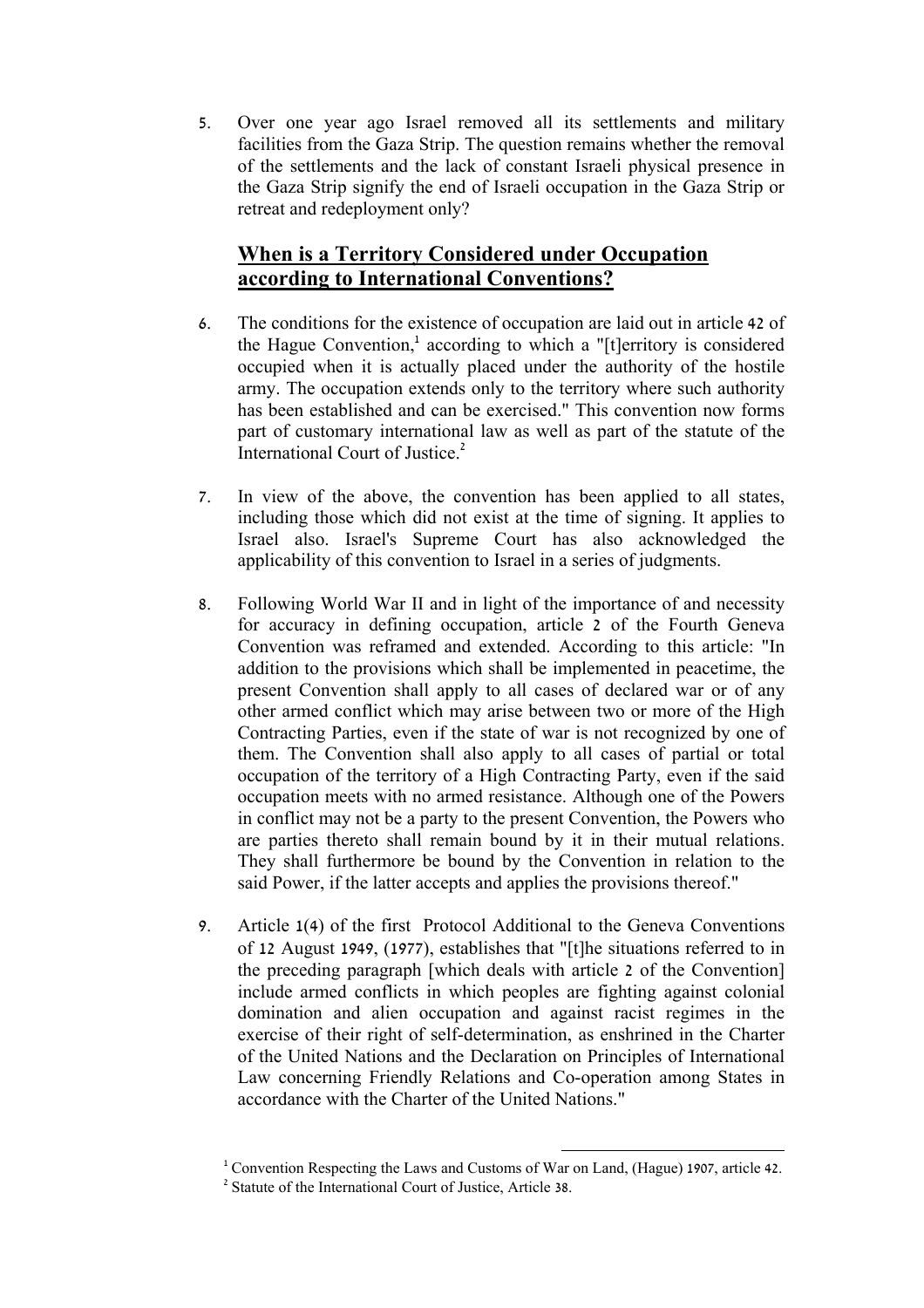- 10. The advisory opinion of the International Court of Justice regarding the separation wall, unequivocally established that the Gaza Strip and the West Bank were occupied territories and that the laws of occupation applied to them.
- 11. The aforementioned definitions indicate that the existence of occupation is not conditional upon the physical presence of the occupying power in each and every part of the occupied territory, nor is such presence a condition for the applicability of the laws of occupation to that territory. It suffices that the power has influence and control over a territory in a significant and conspicuous manner for that territory to be under occupation. The size of the occupying forces is also irrelevant, as the legal test is one of control of and effective influence in said territory.

### **Has the Disengagement Plan indeed Severed Israeli control of the Gaza Strip**

- 12. After August 2005, Israel unilaterally announced the termination of the military government in the Gaza Strip, claiming that it no longer controlled the Strip as it had no physical presence therein.
- 13. At the same time, Israel continued to control the Palestinian population registry, the border crossings, free movement of civilians to and from the Strip, the Palestinian economy and tax system, land, air and sea space. This in addition to conducting extensive military activity in the Strip.

# **Border Crossings following Implementation of the Disengagement Plan**

- 14. Border crossings have always been symbols of stability, prosperity, development and economic security for any state or other political entity. There is a positive correlation between the stability of a state or other political entity's border crossings and their independence from the situation inside it and the general economic situation of said entity. Border crossings are considered one of the foremost dimensions of the independence of a state or any other political entity.
- 15. On September 8, 2005, Israel announced the closure of the Rafah crossing until further notice. Later, on November 14, 2005, following the intervention of the American Foreign Secretary, the Israeli and Palestinian sides reached the Agreement on Movement and Access which was to regulate the operation of the crossing points in the Gaza Strip, the Beit Hanon-Erez crossing, the safe passage between the West Bank and Gaza Strip and the crossings used for import and export of goods –the Karni and Kerem Shalom crossings.
- 16. Israel's control over the Gaza Strip crossings did not cease. In practice, it is Israel that determines when each crossing opens or closes and who passes through it. The closure of the crossings correlates to the general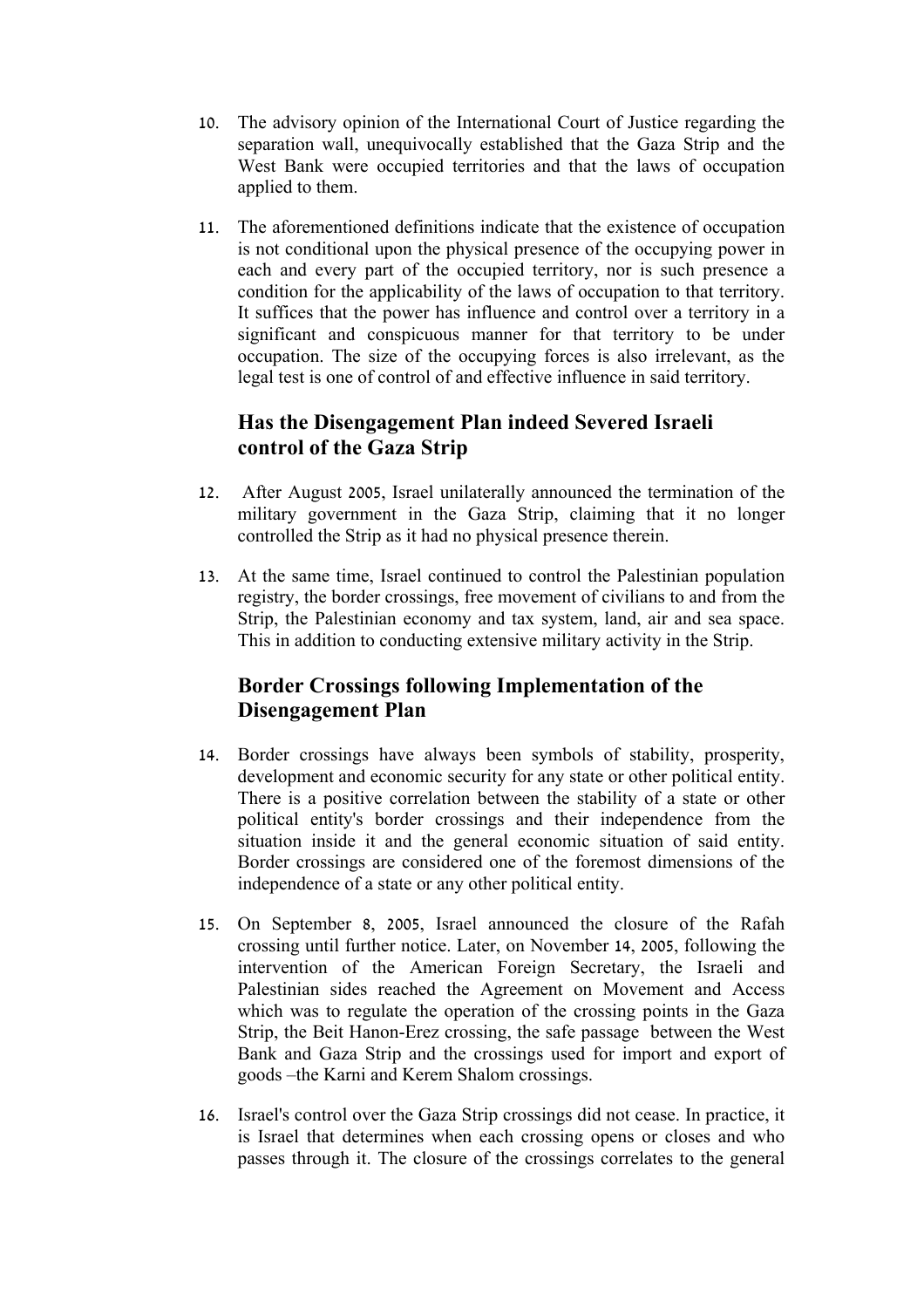state of security in Israel with no regard for the needs of the Palestinian people, the residents of the Gaza Strip among them.

- 17. Israel periodically declares the sweeping closure of an essential Gaza crossing point "until further notice". This constitutes collective punishment of the Palestinian people. The press often reports of the death of Palestinian residents after they had waited for days and weeks for Israel to open the Rafah crossing.
- 18. Below is data collected by the United Nations Office for the Coordination of Humanitarian Affairs (UNOCHA)<sup>3</sup> for the week of September 13 to 19, 2006:

| Crossing      | Sept.  | Sept.  | Sept.  | Sept.  | Sept.      | Sept.   | Sept.  |
|---------------|--------|--------|--------|--------|------------|---------|--------|
|               | 13     | 14     | 15     | 16     | 17         | 18      | 19     |
| $Erez^{\tau}$ |        |        | closed |        | closed     | closed, |        |
|               |        |        |        |        |            | except  |        |
|               |        |        |        |        |            | medical |        |
|               |        |        |        |        |            | cases   |        |
| Rafah°        | closed | closed | closed | closed | closed     | closed  | closed |
| Sufah         | open   | open   | open   | open   | closed     | open    | open   |
|               |        |        |        |        | (Saturday) |         |        |
| Karni         | open   | open   | open   | open   | closed     | open    | open   |
|               |        |        |        |        | (Saturday) |         |        |
| Kerem         | open   | open   | closed | closed | closed     | open    | open   |
| Shalom        |        |        |        |        |            |         |        |
| Nahal Oz      | open   | open   | open   | open   | closed     | open    | open   |
|               |        |        |        |        | (Saturday) |         |        |

19. The closure of the crossings is a function of the general political situation in Israel and is used as a tool for collective punishment of the Palestinian people in the Gaza Strip. Israel continues to control the crossings as a means of putting pressure on Palestinian residents and controlling their lives.

### **Israel's Control over the Gaza Strip Air and Sea Space**

20. Dozens of fishing boats are currently docked on the shores of the Gaza Strip, yet no one can use them. This is a result of Israel's control of the Gaza Strip sea space. The UNOCHA report states:

<sup>&</sup>lt;sup>3</sup> http://www.humanitarianinfo.org/opt/docs/UN/OCHA/WBN173.pdf<br><sup>4</sup> According to the report, the Erez crossing was closed for Palestinian workers as of March,  $12^{th}$  and was open only for humanitarian cases and members of the international community.

<sup>&</sup>lt;sup>5</sup> On September 24, 2006, Al Quds newspaper published a report according to which the crossing had become operational again, but that the number of passengers to Egypt was much lower than that of those returning to the Gaza Strip. This was "due to the citizens' fears of leaving the Gaza Strip and not being able to return because of the closure of the crossing for long periods of time." Indeed on September 26, 2006, Al Quds reported the crossing was closed once again.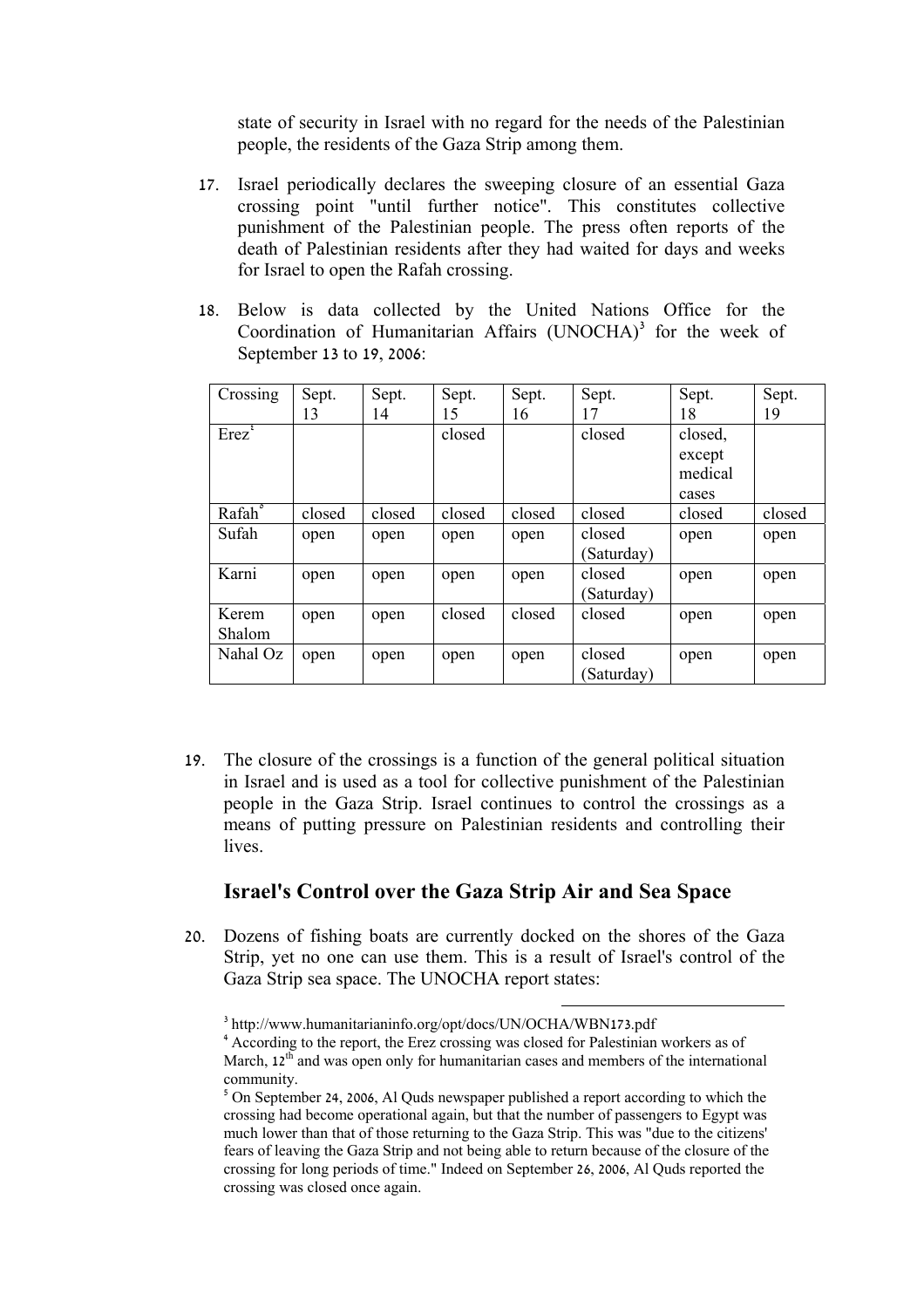Palestinians also continued to be prevented from fishing off the Gaza Strip. The fishing industry is estimated to support 35,000 Palestinians.<sup>6</sup>

Israeli management of the shores of the Gaza Strip is constant. Its control is absolute.

21. Israel also exclusively controls the air space of the Gaza Strip and continues to use sonic booms in it. These are not isolated incursions into the Gaza Strip skies: Israeli planes have full, constant, exclusive and intensive control of the air space of the Gaza Strip.

# **Israel's Control of the Palestinian Population Registry**

22. The interim agreement of 1995 established that Israel would only maintain a copy of the population registry and update it as per the notifications of the Palestinian side. Israel, however, continues to control the Palestinian population registry. The Palestinian side is deterred from taking any action regarding the population registry which does not have the approval of the Israeli side. Moreover, Israel does not respect any updates made by the Palestinian side which it had not approved. In many other areas (visitor permits and granting of residency status) Israel maintains its authority, not just in practice, but also in accordance with the agreements.

### **Prisoners**

23. According to article 77 of the Geneva Convention, "[p]rotected persons who have been accused of offences or convicted by the courts in occupied territory shall be handed over at the close of occupation, with the relevant records, to the authorities of the liberated territory." If the occupation has ended, Israel is obligated under international law to release Palestinian prisoners from the Gaza Strip. Instead, Israel continues to hold the prisoners within its territory, thus through its own actions, lending support to the legal conclusion that the occupation has not terminated. Indeed, there is a proposed bill before the Knesset designed to bypass the Geneva Convention, but for the time being, the sole reason for holding the prisoners is the continuation of the occupation.

# **Criticism of Israel's Actions in the Gaza Strip**

24. Israel still has an impact over the lives of Palestinians in the Gaza Strip. It influences their quality of life, their economy and their freedom of movement. Mr. John Dugard, the UN Special Rapporteur on the Situation of Human Rights in the Palestinian Territories Occupied by Israel since 1967, has stated that the Gaza Strip is a large prison the key to which Israel has thrown away. He maintains that after the implementation of the disengagement plan:

<sup>6</sup> http://www.humanitarianinfo.org/opt/docs/UN/OCHA/WBN173.pdf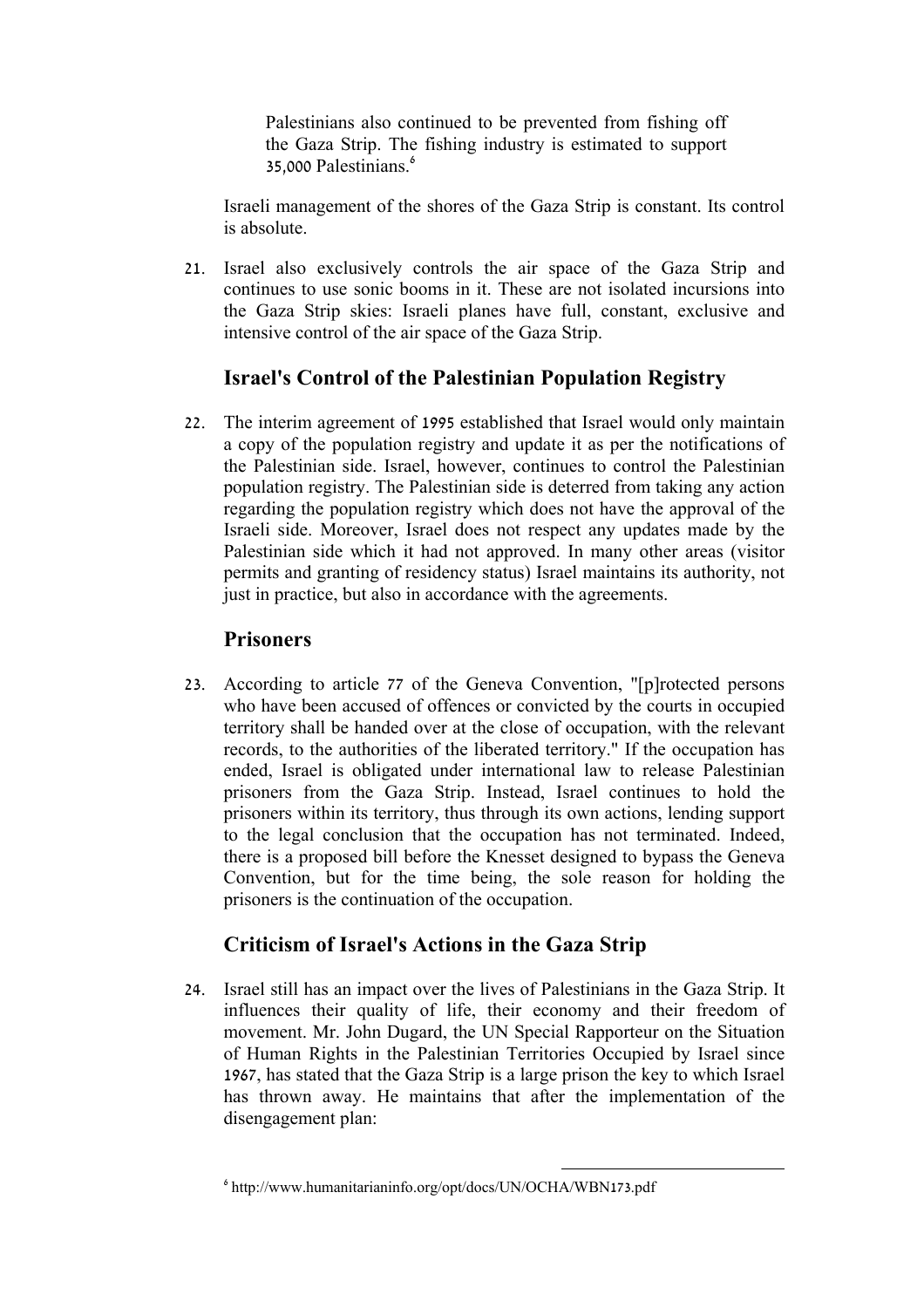Gaza may no longer be colonized, but it is still controlled by Israel. Israel controls the borders of Gaza, its territorial sea and its airspace. Its residents are denied free access to the West Bank and neighbouring countries. Israel strictly controls the traffic of goods into and out of the territory. In the weeks following the withdrawal Israel subjected Gaza to intensive bombardment and sonic booms and it has revived its practice of targetted killings of militants. Over 650 Palestinian prisoners from Gaza are still detained in Israeli jails. In these circumstances, and in the light of the fact that Gaza is a component of the Palestinian territory that remains largely physically occupied by Israel, it is impossible to seriously suggest that Israel has ceased to be an occupying power. Israel therefore remains subject to the obligations of international humanitarian law, including the obligation to promote the welfare of the people of Gaza<sup>y</sup>

- 25. The situation in the Gaza Strip deteriorated following the capture of the soldier Gilad Shalit. On June 26, 2006, Israel began massive military activity in the Gaza Strip, over the course of which, it has harmed Palestinian residents of the Strip – their lives, property and civilian infrastructure<sup>8</sup>
- 26. Israel continues to claim that its activity in the Gaza Strip is anchored in its right to defend itself and constitutes a response to the launching of Kssam rockets by Palestinian groups and/or to the capture of the soldier Shalit. Yet Israel ignores international rules as well as the ICJ's ruling regarding the ways in which the right to self defense may be exercised.<sup>9</sup> This right is subject to norms of necessity and proportionality. It is difficult to view Israel's military activity in the Gaza Strip today as proportional or as necessary for self defense. It is, rather, a sweeping collective punishment of the Palestinian people.

### **Conclusion**

27. Indeed, Israel does not maintain constant physical presence in the Gaza Strip. It does, however, have frequent physical presence in it and continual effective control of it.

<sup>&</sup>lt;sup>7</sup> Dugard, Statement By Mr. John Dugard, Special Rapporteur on the Situation of Human Rights in the Palestinian Territories Occupied by Israel since 1967. item 71(c), 28 Oct

<sup>&</sup>lt;sup>8</sup> Recently, the UNDP published a report which reviews the damages caused by Israel in the Gaza Strip between June 26, 2006 and August 28, 2006, as a result of a military operation named "Summer Rains." More than 200 Palestinians were murdered during this operation. 44 of them (22% of the total number of casualties) were children. Within two months alone, the damage done to homes, infrastructure, agriculture, energy and industry reached up to 46 million dollars.<br><sup>9</sup> ICJ, Advisory Opinion on the Legality of the Threat of Nuclear Weapons, 18 July 1996.